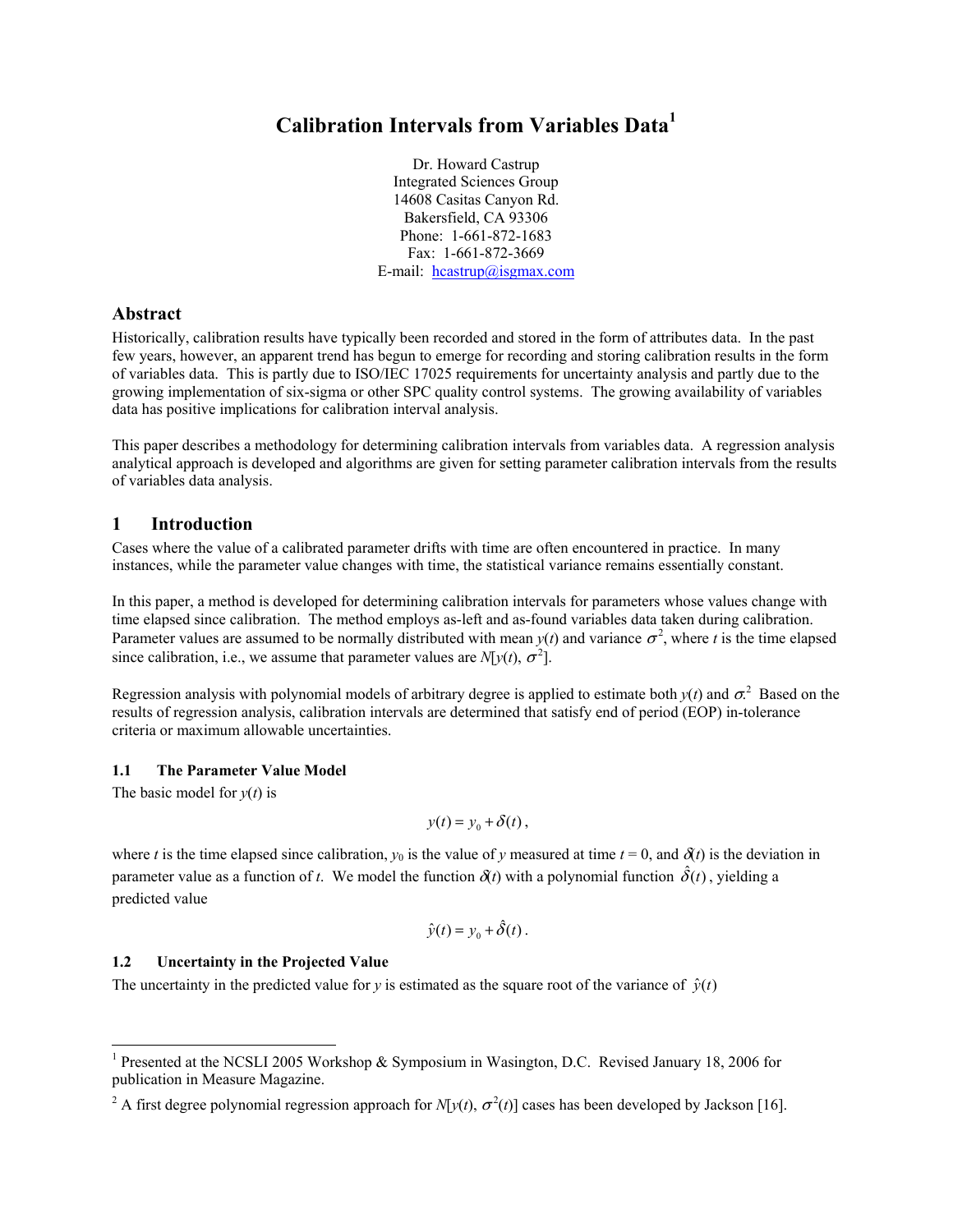$$
u_y \equiv \sqrt{\text{var}[\hat{y}(t)]},
$$

where

$$
\text{var}[\hat{y}(t)] = u_0^2 + \text{var}[\hat{\delta}(t)].
$$

In this expression, the quantity  $u_0$  is the uncertainty in the measurement  $y_0$ . The quantity var[ $\hat{y}(t)$ ] is estimated in Section 5.4.

# **2 Background**

The analysis of calibration intervals has a legacy of working with as-found attributes data. As-found and as-left variables data have not been available until recently. Since there exists some inertia in moving from collecting and analyzing attributes data to collecting and analyzing variables data, some justification for making this move is given in this section.

# **2.1 The Early Years**

Calibration interval analysis has its infancy in the late '50s through the '60s. Several algorithmic schemes were implemented in which intervals were lengthened or shortened if found in- or out-of-tolerance during calibration. During this period, many if not most measuring or test equipment (MTE) were single-parameter items. Data entry was manual and interval adjustments were typically performed by technicians.

In the late '60s and early '70s, interval analysis came under the scrutiny of statisticians and engineers with backgrounds in probability and statistics. At this point, it became apparent that (1) the percentage of items received for calibration in an in-tolerance condition was frequently a function of time elapsed since calibration and (2) algorithmic methods were not viable for controlling this percentage.<sup>3</sup>

From reviews of calibration service history, it was decided that calibration intervals needed to be adjusted to meet an end of period (EOP) percent in-tolerance criterion and interval adjustments needed to be based on historical service data. The term "reliability target" was coined to represent the percent in-tolerance criterion and the available service history data indicated an item's as-found condition as in-tolerance, out-of-tolerance, damaged, etc. Data of this sort came to be referred to as "attributes data."

During the late '60s and '70s methods began to appear that determined calibration intervals from such data. These methods employed maximum likelihood estimation (MLE) and reliability modeling tools [2 - 4]. They were later refined and expanded [5, 8, 17], have been documented in the public domain [10, 14] and have been implemented in commercially available software [12].

# **2.2 Today**

-

Much of the MTE in today's inventories are multiparameter items or consist of individual single-parameter items, such as gage blocks, treated in the aggregate as a "set." Ordinarily, an item is pronounced out-of-tolerance if any single instrument parameter or item in a set is found out-of-tolerance. This practice is costly and seriously compromises risk management.

That the practice is costly stems from the fact that the calibration intervals of multiparameter MTE are often driven by a small subset of calibrated parameters. Since the identity of the offending parameters is obscured, intervals are shortened by the performance of the subsets, and the bulk of parameters are calibrated needlessly. This is a particularly undesirable outcome if the out-of-tolerance parameters are scarcely or never used.

The risk management compromise is due to the fact that risks are present at the parameter level, while data needed to do risk analysis are supplied at the item level. Since the whole purpose of periodic calibration is to control false accept and false reject risks, [9, 11, 13] this is a major disconnect that should not be taken lightly.

 $3$  The non-viability of algorithmic methods was subsequently supported by studies performed later. [6, 18]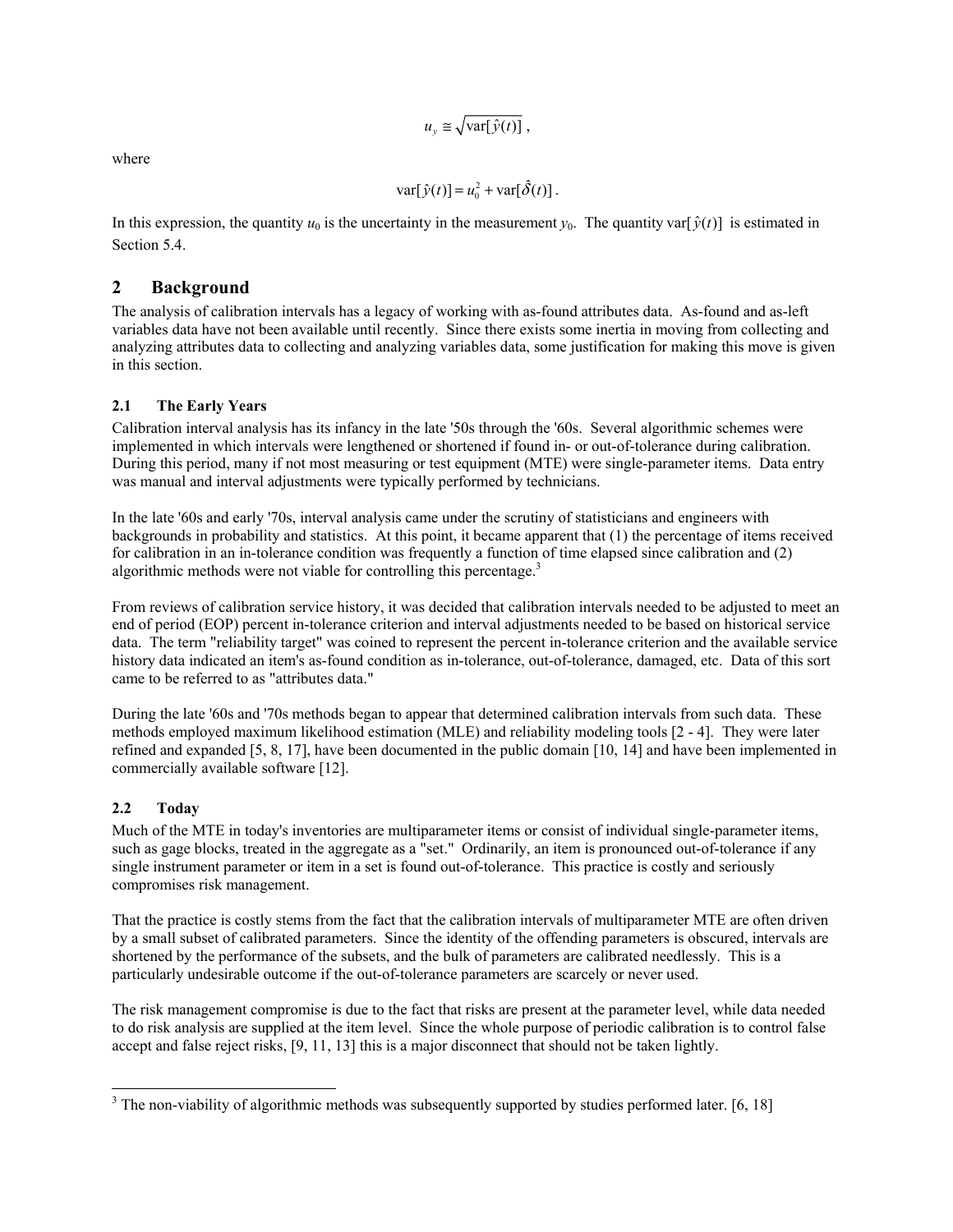So, what are the obstacles to implementing data collection by parameter? In the early years, they were the following

- **Manual data entry.**
- Lack of availability of computing power.
- Expense of data storage in mainframe-based systems.
- Slow data processing speeds.
- Lack of analysis methodology.

Today, most of the above obstacles are essentially nonexistent. Only the first is a possible snag. However, since online cal procedures and automated calibrations are becoming increasingly prevalent, manual data entry becomes less of a cost driver than previously. Moreover, in cases where data are entered manually, the benefit of recording the results of parameter calibrations can be easily shown to outweigh the cost. This is especially true if parameter asfound attributes data are replaced by as-found and as-left variables data.

With regard to analysis methodology, the same MLE methods used to analyze attributes data at the item level can be used to analyze attributes data at the parameter level.

Another factor in interval analysis in today's environment is that we are beginning to see the emergence of commercially available calibration data management systems that feature both attributes and variables data collection [22 - 26]. While such systems are not "mom and pop" level cheap, in large or even moderately sized operations, they can offer a significant return on investment.

# **3 Parametric Interval Analysis**

As the above indicates, either attributes or variables calibration history data can be maintained and analyzed. The virtues and drawbacks of working with each type of data are discussed below.

# **3.1 Attributes Data Analysis**

The feasibility of interval analysis of parametric attributes data is based on the following points:

- $\blacksquare$  Methods are well established [5, 8, 10, 14, 17].
	- **MLE** methods
	- Reliability modeling tools
- Algorithms are available for adjusting item recall cycles using parameter calibration intervals [7, 12].
	- Adjustment using parameter reliability targets
	- Adjustment using item level reliability targets
	- Adjustment for stratified calibration<sup>4</sup>
	- Application of reliability targets to individual parameters or parameter subsets
- Identification of problem parameters is expedited.
- Data are taken that allow risk analysis and management at the parameter level.
- The utility of history data is less sensitive to calibration procedure changes, except in cases where tolerance limits are altered.

# **3.2 Variables Data Analysis**

 $\overline{a}$ 

Interval analysis of parametric variables data yields all the benefits of the analysis of parametric attributes data listed above. Additional benefits are listed below.

Parameter values and bias uncertainties can be projected as functions of time elapsed since calibration.

<sup>&</sup>lt;sup>4</sup> Stratified calibration is a practice in which only parameters that need calibration are calibrated at a given recall cycle. Individual parameter intervals are set at multiples of the parameter with the shortest interval.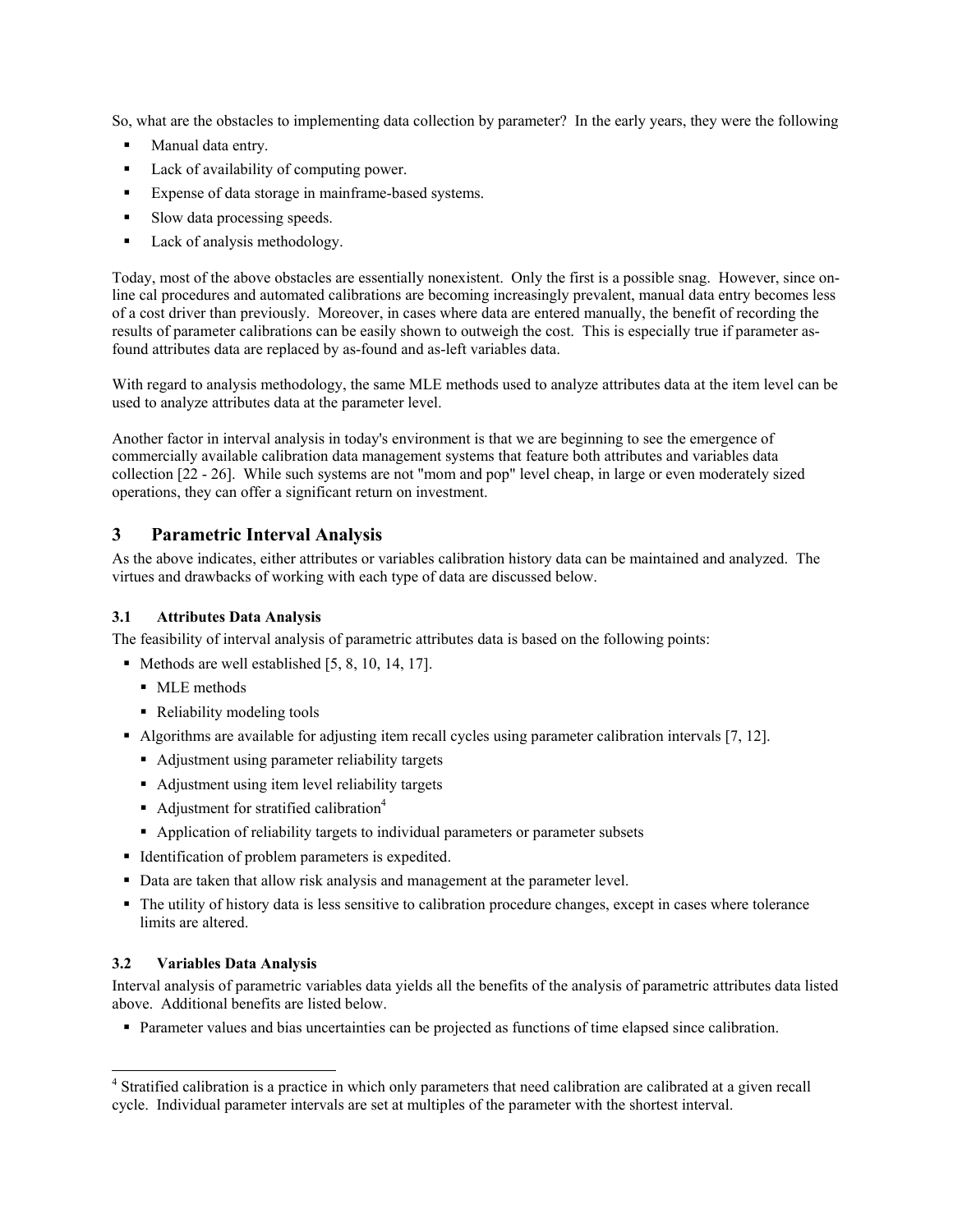- Either EOP reliability targets or EOP uncertainty targets can be met.
- The utility of history data is rarely affected by calibration procedure changes.
- Meaningful feedback control can be established for parameters found out-of-tolerance at calibration [20].
- The "shelf-life" problem, in which delays exist between calibration and receipt for service or return to service, can be more readily dealt with than with attributes data.
- $\blacksquare$  Less data are needed to produce viable intervals than with attributes data analysis.<sup>5</sup>
- Parameter bias drift trends can be displayed using SPC-style charts.
- As-found data as well as drift information can be provided to MTE users, if desired.

The only potential drawbacks of variables data analysis as compared to attributes data analysis are (1) that, while articles have been written providing analysis methodologies [15, 16], a widely accepted analytical methodology has not yet been established within the metrology community and (2) variables data entry seems at first to be more time consuming than attributes data entry. This paper is intended as a step toward overcoming the first drawback. As for the second, it can be argued that the time and effort required to assess whether a measured value is out-of-tolerance may be more costly than the time required to simply enter the measurement result and let data processing do the rest.

# **4 Analysis of Variables Data**

The application of variables data to calibration interval analysis involves establishing a functional relationship or "drift model" between resubmission time *t* and parameter bias drift  $\delta(t)$ 

$$
\delta(t) \equiv \hat{\delta}(t, \mathbf{\theta}),\tag{1}
$$

where  $\theta$  is a vector of drift model coefficients.

A resubmission time is defined as the time elapsed between a parameter's calibration date and its previous calibration date.<sup>6</sup> Bias drift is defined as the difference between the parameter's as-found value at one calibration and its as-left value at its previous calibration.

### **4.1 Assumptions**

As Eq. (1) shows, a bias drift model is determined by its functional form and by the values of its coefficients. In this paper the functional form will be assumed to be a polynomial of arbitrary degree whose coefficient values can be estimated using regression analysis. The treatment in the paper also assumes that an unweighted fit is appropriate. Weighted fits will be treated in future publications and in an upcoming release of NCSLI's RP-1.<sup>7</sup> As mentioned earlier, the variable  $\delta$  is assumed to be normally distributed with mean  $y(t)$  and variance  $\sigma^2$ .

The minimum data elements needed for unweighted fits are exemplified in Table 1.

**Table 1**. Example raw data sample showing the minimum fields required for estimating calibration intervals using unweighted fits.

| <b>Service</b><br>Date | As-Found<br>Value | As-Left<br>Value | <b>Calibration</b><br>Uncertainty |  |
|------------------------|-------------------|------------------|-----------------------------------|--|
| $29-Mar-03$            | 5.173             | 5.073            | 0.2700                            |  |
| $11 - \text{Jul} - 03$ | 5.123             | 5.048            | 0.2825                            |  |
| $31 - Dec-03$          | 4.633             | 4 9 9 3          | 0.2771                            |  |
| 15-May-04              | 4.915             | 5.126            | 0.2700                            |  |
| $29$ -Oct-04           | 5.086             | 5.024            | 0.2825                            |  |

 $<sup>5</sup>$  See Method S2 in RP-1 [14].</sup>

<sup>&</sup>lt;sup>6</sup> Some adjustment for shelf life may be made, if needed.

 $<sup>7</sup>$  A methodology for weighted fits for the first degree polynomial model was reported by Castrup [15].</sup>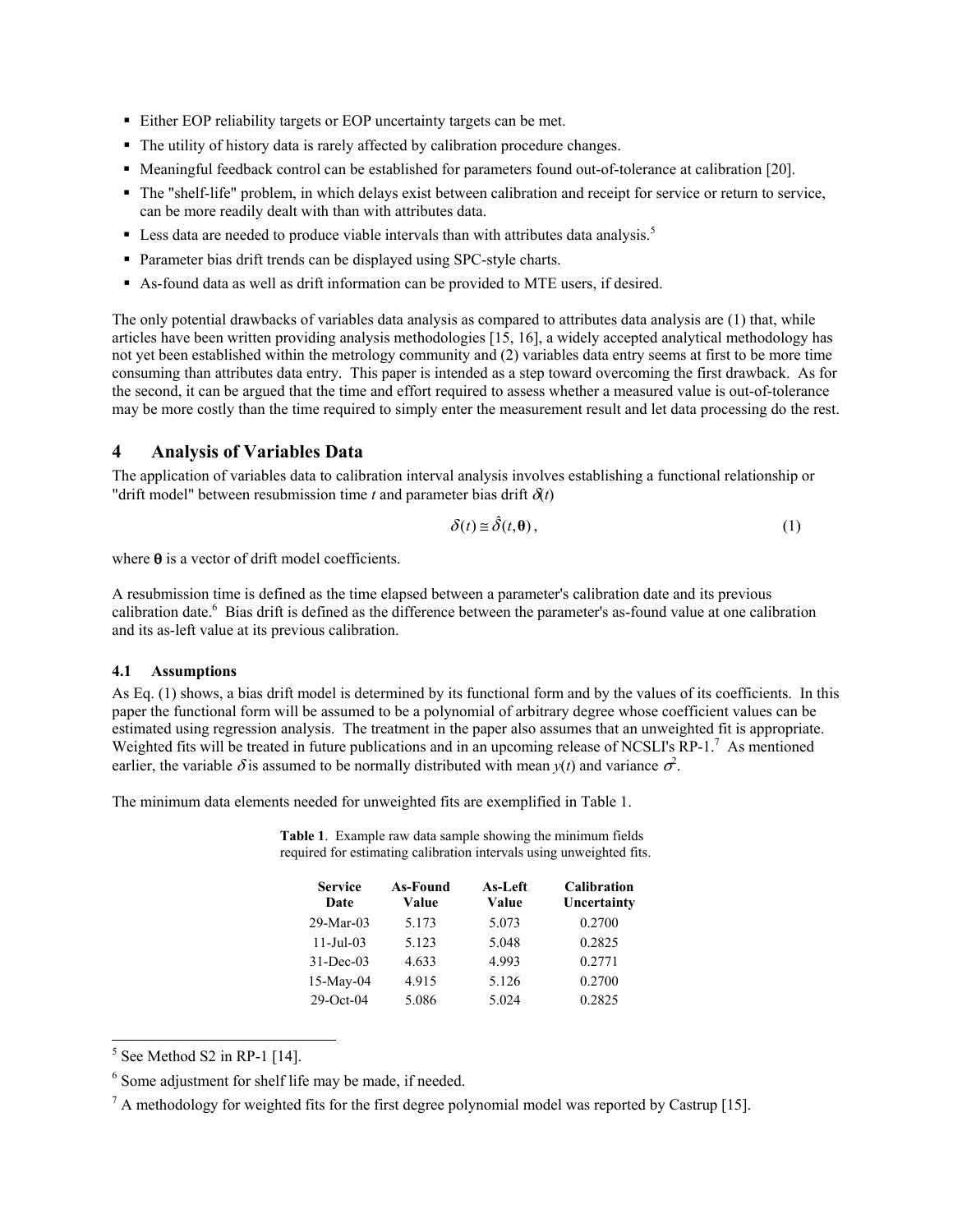| $23 - Jan - 05$ | 4.913 | 5.208 | 0.2771 |
|-----------------|-------|-------|--------|
| $03$ -Apr-05    | 5.108 | 5.451 | 0.2759 |

### **5 Regression Analysis**

Imagine that we observe *n* pairs of as-found and prior as-left values with corresponding resubmission times. Let *Yi* represent the as-found parameter value at time  $X_i$  whose prior as-left value is  $y_i$  taken at time  $x_i$ . We form the variables

$$
\delta_i = Y_i - y \tag{2}
$$

and

$$
t_i = X_i - x_i \tag{3}
$$

note that  $\delta(0) = 0$ , and write the bias drift model as

$$
\hat{\delta}_i = b_1 t_i + b_2 t_i^2 + \dots + b_m t_i^m \,. \tag{4}
$$

We use regression analysis on the sample of observed bias drifts and resubmission times to solve for the coefficients  $b_i$ ,  $j = 1, 2, \dots, m$ . In Section 6, the degree of the polynomial *m* will be treated as a variable to be determined based on goodness of fit. Figure 1 shows a first degree (*m* = 1) polynomial regression fit for the data of Table 1.



**Figure 1**. First degree regression fit to the data of Table 1. The variable  $\delta$  is shown as "Deviation from Prior."

#### **5.1 Residual Sum of Squares**

The regression analysis consists of finding an unweighted fit to the variables  $\delta$ . For an unweighted fit, each drift value or sampled "deviation" is treated equally, and the residual sum of squares is given by

$$
RSS = \sum_{i=1}^{k} \left( \delta_i - \hat{\delta}_i \right)^2, \tag{5}
$$

where  $\delta_i$  is the ith observed deviation and  $\hat{\delta}_i$  is computed from the value  $t_i$  using Eq. (4). The coefficients of the model are solved for by minimizing RSS.

#### **5.2 Regression Model Coefficients**

The solutions for the coefficients are most readily obtained using matrices. These solutions are given by

$$
\mathbf{b} = (\mathbf{T}'\mathbf{T})^{-1} \mathbf{T}'\mathbf{D},\tag{6}
$$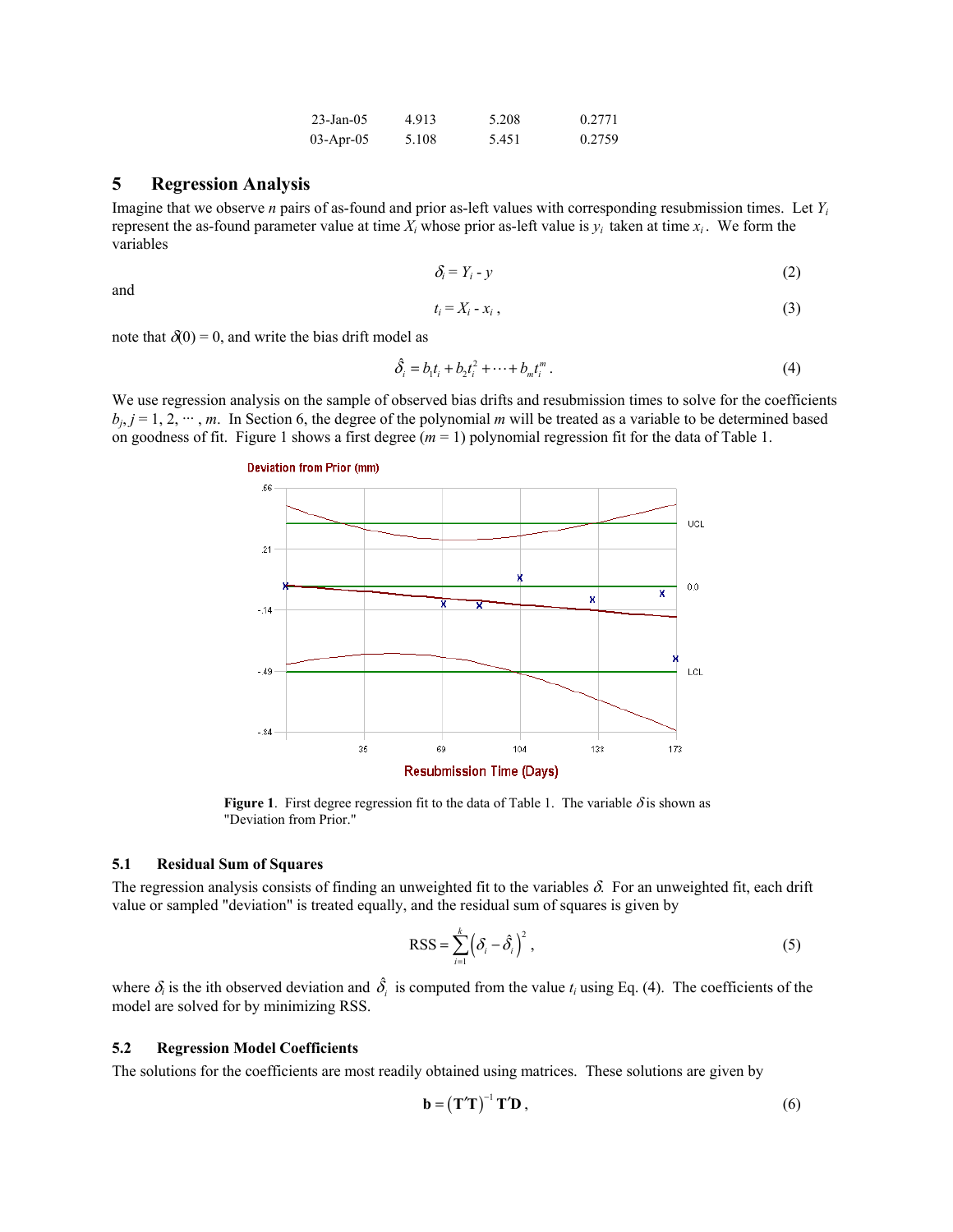where

$$
\mathbf{b} = \begin{pmatrix} b_1 \\ b_2 \\ \vdots \\ b_m \end{pmatrix} \qquad \mathbf{T} = \begin{pmatrix} t_1 & t_1^2 & t_1^3 & \cdots & t_1^m \\ t_2 & t_2^2 & t_2^3 & \cdots & t_2^m \\ \vdots & \vdots & \vdots & \vdots & \vdots \\ t_n & t_n^2 & t_n^3 & \cdots & t_n^m \end{pmatrix} \qquad \mathbf{D} = \begin{pmatrix} \delta_1 \\ \delta_2 \\ \vdots \\ \delta_n \end{pmatrix}, \tag{7}
$$

and **T**' is the transpose of **T**.

#### **5.3 Variance-Covariance Matrix**

The variance-covariance is used to estimate uncertainties in values of  $\delta$  projected using Eq. (4). The matrix is given by

$$
\mathbf{V} = (\mathbf{T}^{\prime} \mathbf{T})^{-1} \mathbf{S} \tag{8}
$$

where the *m* x *m* diagonal matrix **S** is

$$
\mathbf{S} = \begin{pmatrix} s^2 & 0 \\ 0 & s^2 \end{pmatrix} . \tag{9}
$$

The quantity  $s^2$ , is an estimate of  $\sigma^2$ , the variance in the deviations. It is computed according to

$$
s^2 = \frac{\text{RSS}}{n - m} \tag{10}
$$

The square root *s* is called the *standard error of estimate*. It represents the typical amount by which actual values of δ differ from the estimated values  $\hat{\delta}$ .

With the above equation for **V**, the variances of the estimated coefficients and the covariances between coefficients are solved for, since

$$
\mathbf{V} = \begin{bmatrix} \text{var}(b_1) & \text{cov}(b_1, b_2) & \text{cov}(b_1, b_3) & \cdots & \text{cov}(b_1, b_m) \\ \text{cov}(b_2, b_1) & \text{var}(b_2) & \text{cov}(b_2, b_3) & \cdots & \text{cov}(b_2, b_m) \\ \text{cov}(b_3, b_1) & \text{cov}(b_3, b_2) & \text{var}(b_3) & \cdots & \vdots \\ \vdots & \vdots & \vdots & \cdots & \vdots \\ \text{cov}(b_m, b_1) & \cdots & \cdots & \cdots & \text{var}(b_m) \end{bmatrix}, \tag{11}
$$

where

 $var(b_i)$  = variance of  $b_i$ ,  $i = 1, 2, \dots, m$ ,

and

$$
cov(bi, bj) = covariance between bi and bj, i = 1, 2, \cdots, m \quad j = 1, 2, \cdots, m \quad i \neq j.
$$

Note that

$$
cov(b_i, b_j) = cov(b_j, b_i) \quad i \neq j.
$$

# **5.4 Predicted Values and Uncertainties**

 $\overline{a}$ 

Using the above matrices, a value  $\hat{\delta}$  is computed for a given value of *t* according to

$$
\hat{\delta}(t) = \mathbf{t}'\mathbf{b} \tag{12}
$$

where

$$
\mathbf{t}' = \begin{pmatrix} t & t^2 & t^3 & \cdots & t^m \end{pmatrix} . \tag{13}
$$

The variance in  $\hat{\delta}$  is estimated using

$$
\text{var}[\hat{\delta}(t)] = \mathbf{t}' \mathbf{V} \mathbf{t},\tag{14}
$$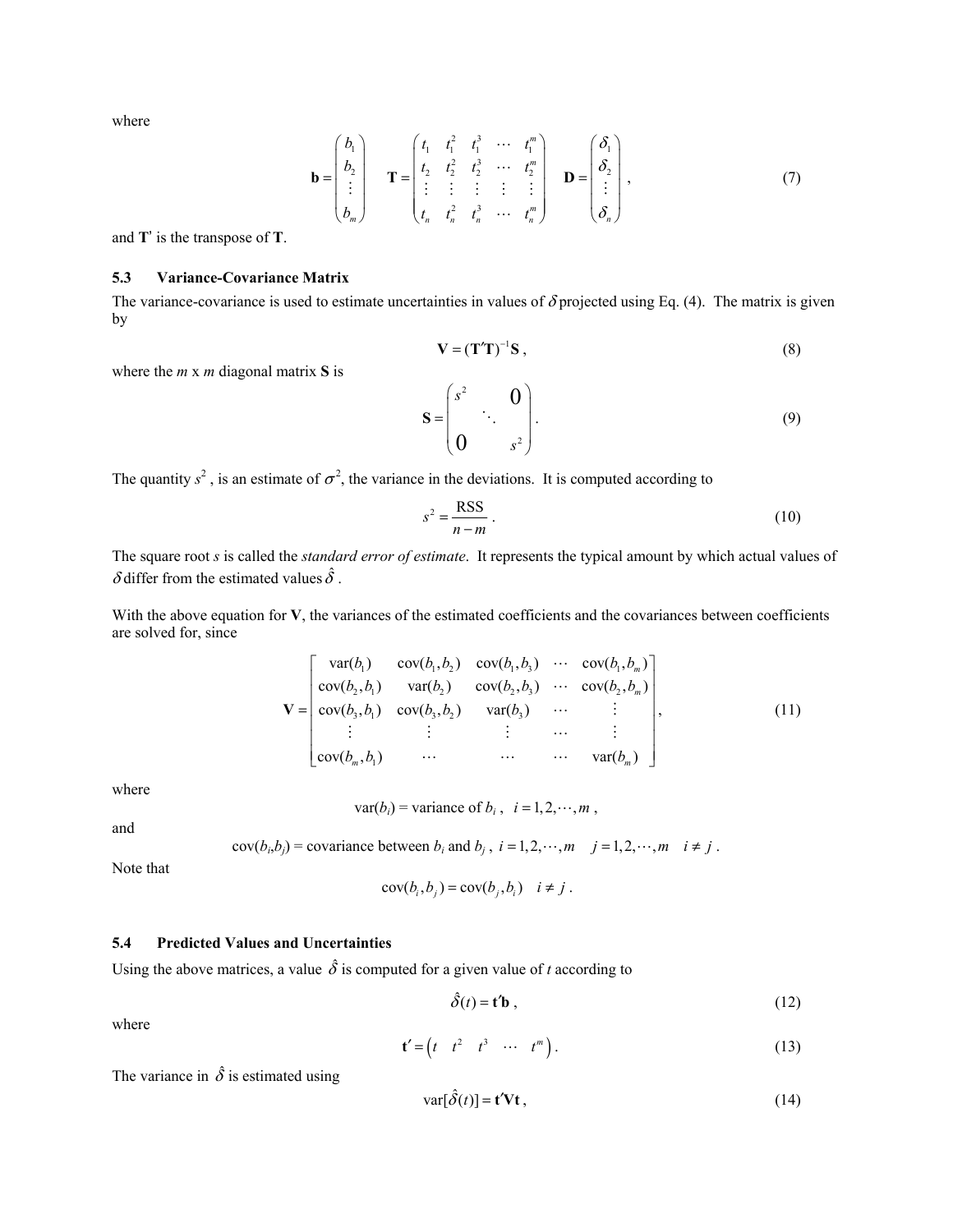where **t** is the transpose of **t**'. The quantity  $\sqrt{\text{var}[\hat{\delta}(t)]}$  is the standard error in a predicted mean value of  $\delta$  for a given value of *t*. Since the actual value of  $\delta$  varies about the true mean value with a variance estimated by  $s^2$ , the variance of an *individual* predicted value is given by

$$
s_{\delta|t}^2 = s^2 + \mathbf{t}' \mathbf{V} \mathbf{t} s^2.
$$
  

$$
s_{\delta|t} = s \sqrt{1 + \mathbf{t}' \mathbf{V} \mathbf{t}}
$$
 (19)

The quantity

is called the *standard error of the forecast*. It represents the uncertainty in a projected individual value of δ, given a value of *t*.

# **6 Bias Drift Model Selection**

Selecting the best model is equivalent to selecting the polynomial degree *m* that best represents the relationship between drift and time. While it is often the case that a larger value of *m* will produce a fit that seems to follow the observed data better than a smaller value of *m*, it may be that the larger value of *m* does not represent the drift-time relationship as well as the smaller value.

Accordingly, the best model is selected as the model with the lowest standard error of estimate *s*. The following algorithm applies to an analysis in which it has been determined that the largest realistic value for *m* is some integer  $q_i$ <sup>8</sup>

$$
s_{min} = 10^{307}
$$
  
\n $m = 1$   
\nFor  $k = 1$  to q  
\nFit the model  $\hat{\delta}_k = b_1 t + \dots + b_k t^k$   
\nCompute the variance  $s_k^2 = \frac{1}{n-k} \sum_{i=1}^n (\delta_i - \hat{\delta}_{k,i})^2$   
\nIf  $s_k < s_{min}$  then  
\n
$$
s_{min} = s_k
$$
  
\n $m = k$   
\nEnd If  
\nNext

## **7 Determining Calibration Intervals**

Having established a regression fit for  $\delta(t)$ , we can project parameter values. Letting t represent time elapsed since calibration and letting  $\hat{y}(t)$  represent projected value, we have

$$
\hat{y}(t) = y_0 + \hat{\delta}(t),\tag{20}
$$

where  $y_0$  is the estimated (measured) parameter value at the beginning of the calibration interval ( $t = 0$ ) and  $\hat{\delta}(t)$  is computed using Eq. (12).

Imagine that the nominal value of the parameter of interest is bounded by lower and upper tolerance limits -*L*<sub>1</sub> and *L*2. If we knew the initial value, then we might suppose at first sight, that the approach to take in estimating a calibration interval would be to enter the initial value  $y_0$  in Eq. (20) and solve for the time *t* required for  $\hat{y}(t)$  to cross either  $-L_1$  or  $+L_2$ .<sup>9</sup>

 $\overline{a}$ 

<sup>&</sup>lt;sup>8</sup> This number is usually  $\leq$  3. Larger values tend to produce unstable predictions for values of *t* larger than the largest observed value.

<sup>&</sup>lt;sup>9</sup> We assume that  $-L_1 \le y_0 \le L_2$ .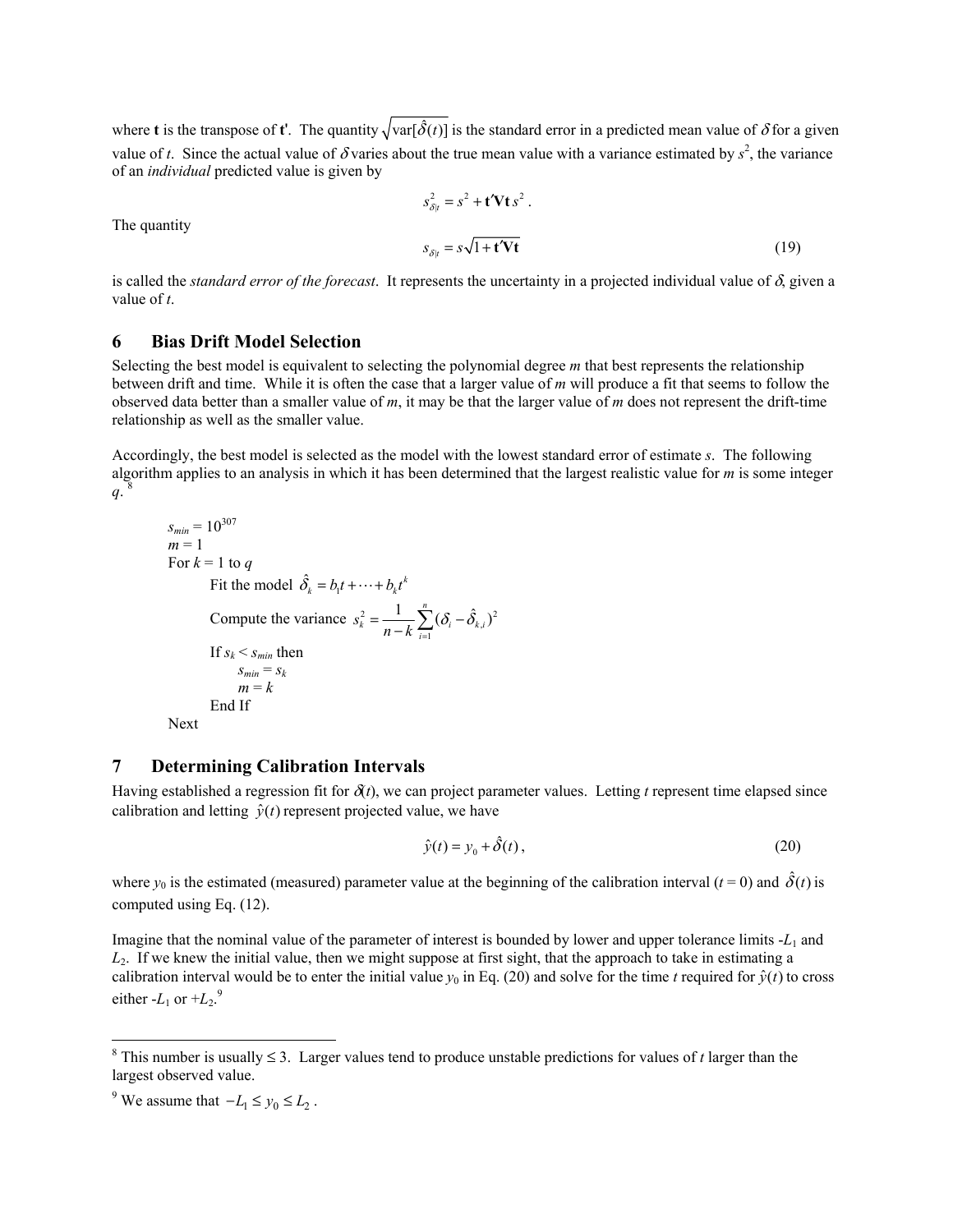This method, while conceptually palatable, is not recommended. Instead, we use two alternative approaches. In the first approach, labeled the *Reliability Target Method*, the calibration interval is established as the time corresponding to the point where the confidence that the parameter is in-tolerance drops to some minimum acceptable level, given by  $1 - \alpha$ . The variable  $\alpha$  is usually something like 0.05, 0.01, etc. In the second approach, labeled the *Uncertainty Target Method*, the calibration interval is established as the time required for the uncertainty in  $\hat{y}(t)$  to reach a maximum acceptable value.

#### **7.1 Reliability Target Method**

The probability or confidence that a parameter is in-tolerance is commonly referred to as *measurement reliability*. Accordingly, the approach for adjusting intervals to meet a given level of probability or confidence is labeled the *reliability target method*. We will now examine this method as applied to several alternative tolerancing options.

#### **7.1.1 Two-Sided General Case: Asymmetric Tolerances**

We consider a situation in which the upper and lower tolerance limits may not be equal. Suppose that the desired confidence for  $\hat{y}(t)$  being confined to values less than  $L_2$  is  $1 - \alpha$  and the desired confidence for  $y(t)$  being restricted to values greater than  $-L_1$  is  $1 - \beta$ .

We seek a solution *T* as the lesser of  $T_1$  and  $T_2$  in the expressions

$$
-L_1 = \hat{y}(T_1) - t_{\beta,\nu} \sqrt{u_0^2 + s_{\delta|T_1}^2} \,. \tag{21}
$$

and

$$
L_2 = \hat{y}(T_2) + t_{\alpha,\nu} \sqrt{u_0^2 + s_{\delta|T_2}^2},\tag{22}
$$

In these expressions, the variables  $t_{\alpha}$  and  $t_{\beta}$  are the t-statistics for confidence levels of  $1 - \beta$  and  $1 - \alpha$ , respectively, with  $v = n - m - 1$  degrees of freedom. The quantities  $s_{\delta T}$  are computed using Eq. (19). The variable  $u_0$ is the standard uncertainty in the value of  $y_0$ . For the present discussion, this uncertainty is equated to the uncertainty due to calibration process error.

Solutions for  $T_1$  and  $T_2$  are obtained by iteration. A good method to use is the bisection method [21]. This method starts by finding values of a variable *t* that yield positive and negative bracketing values for the functions

$$
H_1 = \hat{y}(t) + t_{\alpha,v} \sqrt{u_0^2 + s_{\delta|t}^2} + L_1
$$
  

$$
H_2 = \hat{y}(t) + t_{\alpha,v} \sqrt{u_0^2 + s_{\delta|t}^2} - L_2.
$$

and

 $\overline{a}$ 

$$
H_2 = y(t) + t_{\alpha, \nu} \sqrt{u_0 + s_{\delta | t}} \quad L_2.
$$

Values of *t* are iterated until  $|H_1|$  or  $|H_2|$  reaches some predetermined level of precision  $\varepsilon^{10}$  The minimum value of *t* that yields this result becomes the calibration interval *T*.

<sup>&</sup>lt;sup>10</sup> The value 0.0001 has been found to be sufficient [19].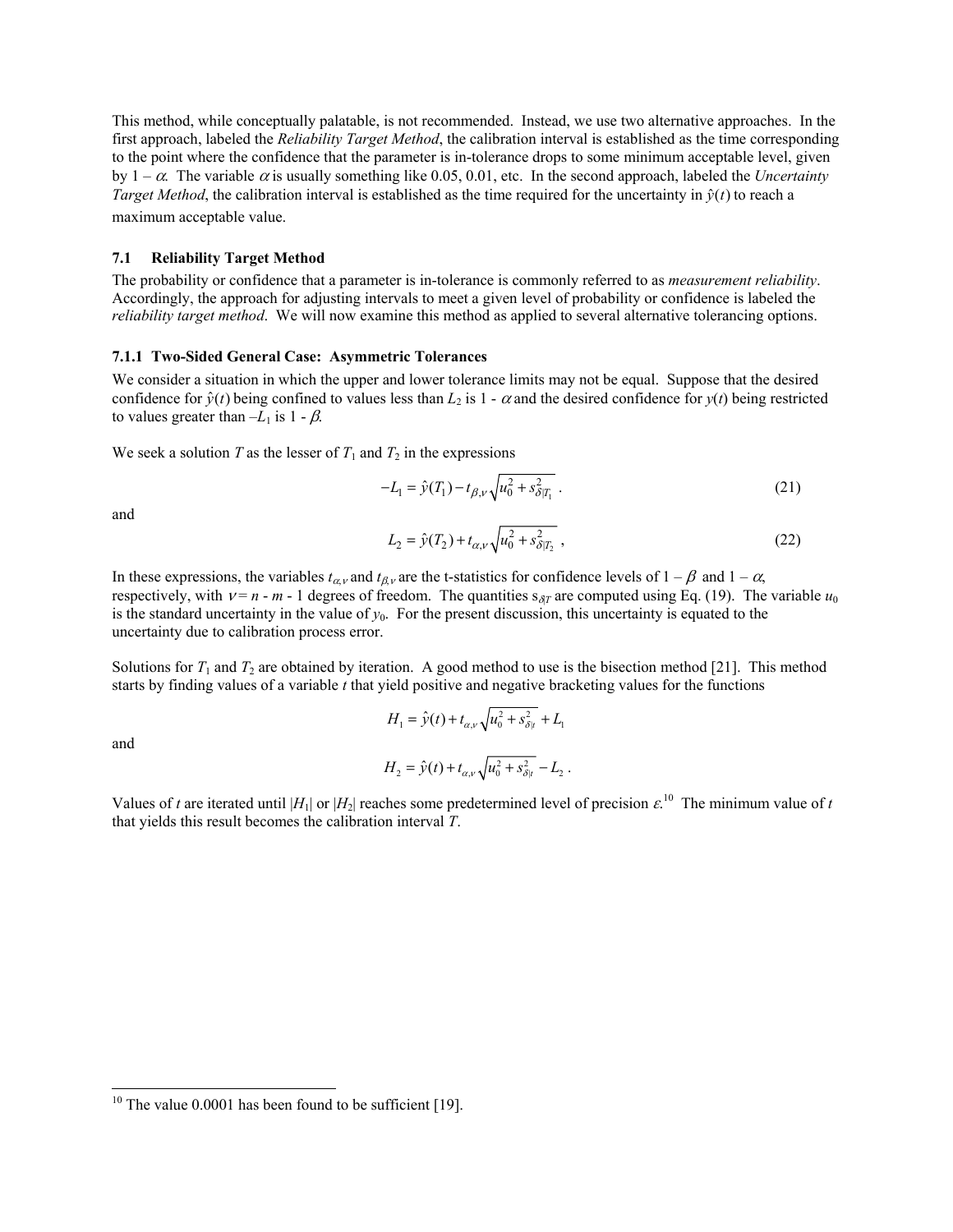| Curve Fit Parameters              |                       | Deviation from Prior                         |                               |          |              |
|-----------------------------------|-----------------------|----------------------------------------------|-------------------------------|----------|--------------|
| <b>Initial Deviation</b>          | $0.01$ mm             |                                              | Interval                      |          |              |
| Initial Uncertainty               | $0.25$ mm             |                                              |                               |          |              |
| Drift Rate                        | $-0.001$ mm/day       |                                              |                               |          |              |
| Plot Limit                        | 300 Days              |                                              |                               |          |              |
| <b>Initial Value Option</b>       | Reset                 |                                              |                               |          |              |
| Parameter Value                   | Last                  |                                              |                               |          |              |
| Deviation from Nominal            | Recorded              |                                              |                               |          |              |
|                                   |                       |                                              | <b>Time Since Measurement</b> |          |              |
| <b>Projected Trend Intercept</b>  |                       |                                              |                               |          |              |
| Upper Tolerance Band              | 0.595 mm              |                                              |                               |          |              |
| Lower Tolerance Band              | $-0.810$ mm           | <b>Projected Confidence Limit Intercepts</b> |                               |          |              |
|                                   |                       |                                              |                               |          |              |
|                                   | Use Control Limits    |                                              | Confidence Level              | 63 %     |              |
| <b>Interval Units</b>             | Days                  |                                              | Degrees of Freedom            | 4        |              |
| Projected Intercept               | 769.3 Days            |                                              | Coverage Factor               | 1        |              |
| Projected Value                   | $-0.810 \pm 3.886$ mm |                                              | <b>UCL</b> Intercept          | 776 Days |              |
| % Confidence                      | 95.00                 |                                              | <b>LCL</b> Intercept          | 265 Days |              |
| <b>Projected Target Intercept</b> |                       |                                              |                               |          |              |
| <b>EOP Reliability</b><br>90.00 % | Interval              |                                              | EOP Value                     |          | % Confidence |

**Figure 2.** Interval adjustment to a minimum allowed in-tolerance probability. The projected interval of approximately 120 days reflects an initial value of 0.01 mm, an initial uncertainty  $u_0$  of 0.25 mm, and corresponds to a confidence level of 90%. The projected bias at the end of the interval is -0.118 mm ±0.914 mm with 95% confidence. Note that the upper and lower control limits are asymmetric.<sup>11</sup>

Figure 2 shows a case where the interval is adjusted for an in-tolerance confidence level of 80%. The adjustment uses the regression analysis results of Figure 1.

#### **7.1.2 General Single-Sided Upper Limit Case**

For cases where the parameter of interest has only a single "not to exceed" tolerance limit *L*, we attempt to set a calibration interval that corresponds to a minimum acceptable confidence level  $1 - \alpha$  that the parameter's value will be less than or equal to *L*. The relevant expression is

$$
L = \hat{y}(T) + t_{\alpha,\nu} \sqrt{u_0^2 + s_{\delta|T}^2} ,
$$

The solution for the interval *T* employs the bisection method, iterating the variable *t* in the function

$$
H = \hat{y}(t) + t_{\alpha,\nu} \sqrt{\text{var}[\hat{y}(t)]} - L
$$

until  $|H| \leq \varepsilon$ .

#### **7.1.3 General Single-Sided Lower Limit Case**

In this case, we attempt to determine a calibration interval that corresponds to a minimum acceptable confidence level 1 - α that the parameter's value will be greater than or equal to *L*. The relevant expression is

$$
L = \hat{y}(T) - t_{\alpha,v} \sqrt{u_0^2 + s_{\delta|T}^2},
$$

The solution for the interval *T* employs the bisection method, iterating the variable *t* in the function

$$
H = \hat{y}(t) - t_{\alpha,\nu} \sqrt{u_0^2 + s_{\delta|T}^2} - L
$$

until  $|H| \leq \varepsilon$ .

-

 $11$  Computed with SPCView [19].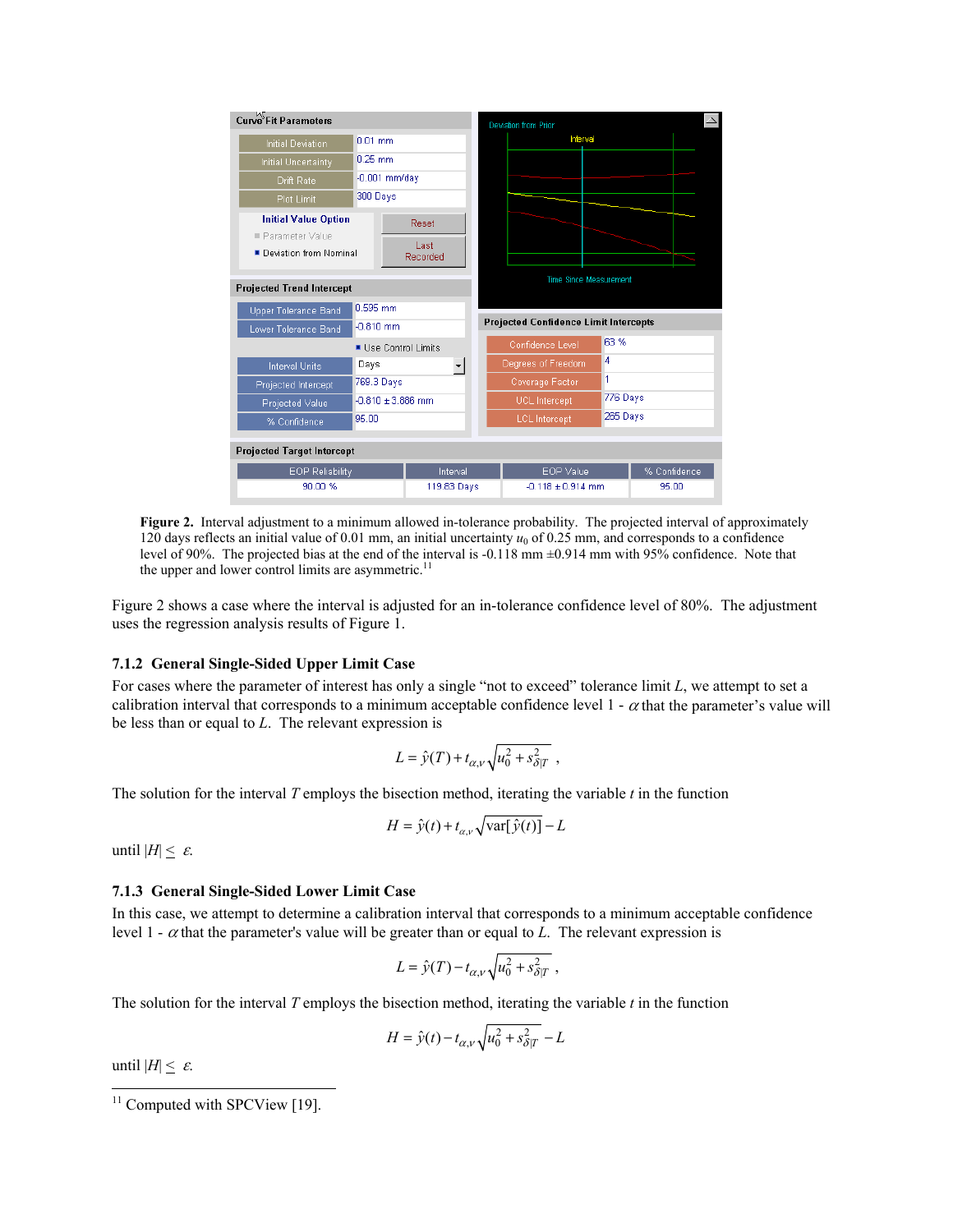#### **7.2 Uncertainty Target Method**

We return to the assertion that the uncertainty in a projected parameter value increases with time elapsed since measurement. The approach for controlling this uncertainty to a maximum allowable value is labeled the *uncertainty target method*.



**Figure 3.** Interval adjustment to a maximum allowed bias uncertainty. The example shown reflects an initial uncertainty  $u_0$  of 0.25 mm and a drift rate of  $-0.001$  mm/day. The time required for the bias uncertainty to reach the maximum allowable value of 0.40 mm is approximately 174 days. The projected bias at the end of that interval is -0.176 mm  $\pm$ 1.110 mm with 95% confidence.<sup>12</sup>

With this method, the tolerance of the parameter of interest is not a factor. Instead, we solve for the time *T* that it takes the uncertainty in the parameter bias to grow from an initial value  $u_0$  to some maximum allowable target value *utarg*.

The relevant expression is

$$
u_{targ}^2 = u_0^2 + s_{\delta|T}^2.
$$

Solving for the *T* employs the bisection method on the function

$$
H = u_0^2 + s_{\delta|T}^2 - u_{targ}^2
$$

until  $|H| \leq \varepsilon$ . Figure 3 shows the application of the uncertainty target method to the analysis results of Figure 1.

## **8 Conclusion**

 $\overline{a}$ 

A method has been presented for determining calibration intervals for parameters whose value drifts with time with constant statistical variance. The method utilizes variables data in the analysis of the time-dependence of deviations between as-left and as-found values taken during calibration. The deviations consisted of the difference between a parameter's as-found value at a given calibration and its as-left value at a prior calibration. Each deviation had a

<sup>&</sup>lt;sup>12</sup> Computed with SPCView [19].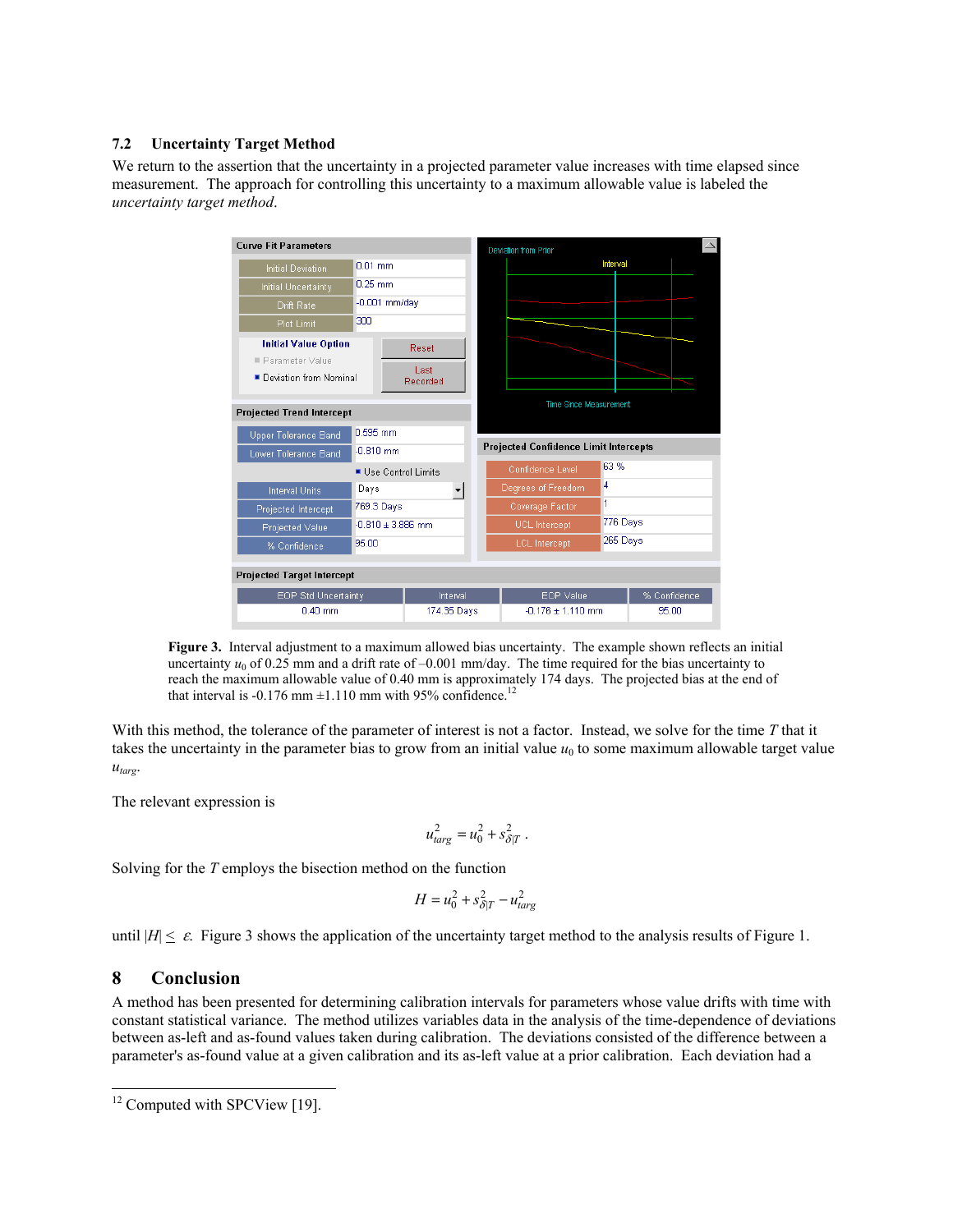corresponding resubmission time equal to the time elapsed between calibrations. All deviations were assigned equal weight.

As has been shown, the analysis of variables data offers advantages over attributes data analysis. For instance, variables data analysis can yield calibration intervals that meet either EOP reliability targets or satisfy maximum allowable uncertainty criteria. Another advantage is that, with variables data, the uncertainty in the value or bias of a parameter can be easily projected as a function of time elapsed since calibration. Other advantages are listed in Section 3.2.

These advantages suggest that, given the growing emergence of calibration data management systems that collect as-found and as-left measured values, the computing power of today's PC's and the availability of cheap data storage, variables data analysis is the future for the establishment and adjustment of calibration intervals.

#### **References**

- 1 Draper, N. and Smith, H., **Applied Regression Analysis**, John Wiley & Sons, Inc., 1966, New York.
- 2 Glassman, J., "Intervals by Exception," **Proc. NCSL Workshop & Symposium**, Gaithersburg, October 1970.
- 3 Castrup, H., "*Intermediate* System for EMC Instrument Recall Interval Analysis," TRW Systems Group Interoffice Correspondence, 76.2212.4-010, August 6, 1976.
- 4 Castrup, H., "Optimization of Instrument Recall Intervals to Satisfy a Fixed, Arbitrary Performance Criterion," **Proc. Meas. Sci. Conf.**, California State Polytechnic University, San Luis Obispo, December 1976.
- 5 **Equipment Recall Optimization System (EROS)**, TRW Defense and Space Systems Group, 1978.
- 6 Jackson, D., Ferling, J. and Castrup, H., "Concept Analysis for Serial Number Based Calibration Intervals," **Proc. Meas. Sci. Conf.**, Irvine, January 23-24, 1986.
- 7 Ferling, J., "Calibration Intervals for Multi-Function Test Instruments, A Proposed Policy," **Proc. Meas. Sci. Conf.**, Irvine, January 1987.
- 8 Jackson, D., and Castrup, H., "Reliability Analysis Methods for calibration Intervals: Analysis of Type III Censored Data," **Proc. NCSL Workshop & Symposium**, Denver, July 1987.
- 9 Castrup, H., "Calibration Requirements Analysis System," **Proc. NCSL Workshop & Symposium**, Denver, CO, 1989.
- 10 **NASA Handbook NHB 5300.4(1A)**, "Metrology and Calibration Provisions Guidelines," Jet Propulsion Laboratory, June 1990.
- 11 Wyatt, D. and Castrup, H., "Managing Calibration Intervals," **Proc. NCSL Workshop & Symposium**, Albuquerque, NM, August 1991.
- 12 **IntervalMAX**, Integrated Software Associates, Copyright 1994 2005.
- 13 Castrup, H. and Johnson, K., "Techniques for Optimizing Calibration Intervals," **Proc. ASNE Test & Calibration Symposium**, Arlington, VA, November - December 1994.
- 14 NCSLI, **Recommended Practice RP-1**, "Establishment and Adjustment of Calibration Intervals," January 1996.
- 15 Castrup, H., "Estimating Bias Uncertainty," **Proc. NCSLI Workshop & Symposium**, July-August 2001, Washington, D.C.
- 16 Jackson, D., "Calibration Intervals and Measurement Uncertainty Based on Variables Data," **Proc. Meas. Sci. Conf.**, January 2003, Anaheim.
- 17 Jackson, D., "Binary Data Calibration Interval Analysis Using Generalized Linear Models," **Proc. NCSLI Workshop & Symposium**, August 2003, Tampa.
- 18 Castrup, H., "Interval Analysis Concepts and Methods," Tutorial H, Measurement Science Conference, January 14, 2004, Anaheim.